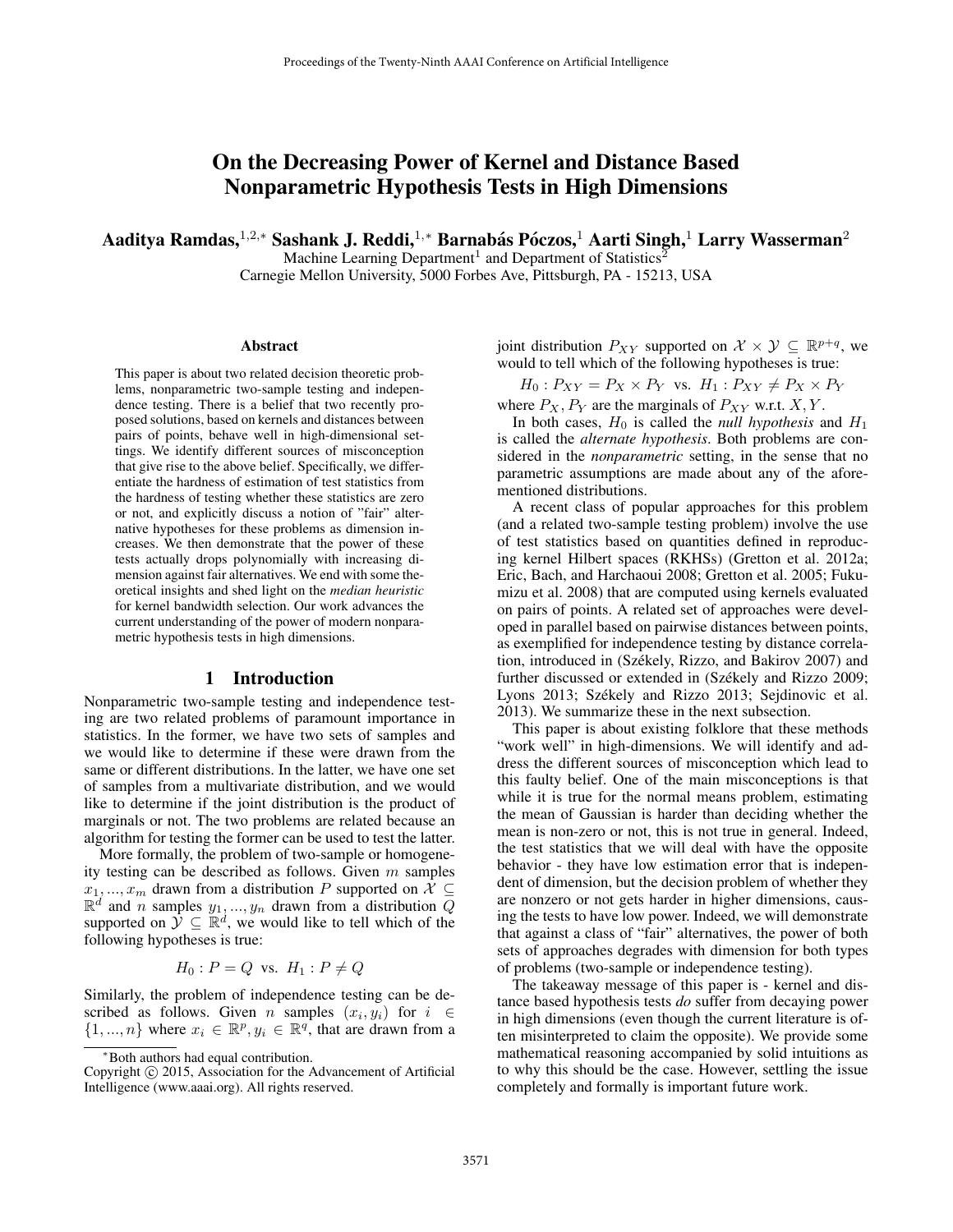## Two-Sample Testing using kernels

Let  $k : \mathcal{X} \times \mathcal{X} \rightarrow \mathbb{R}$  be a positive-definite kernel corresponding to RKHS  $H_k$  with inner-product  $\langle ., .\rangle_k$  - see (Schölkopf and Smola 2002) for an introduction. Let  $k$  correspond to feature maps at x denoted by  $\phi_x \in H_k$  respectively satisfying  $\phi_x(x') = \langle \phi_x, \phi_x' \rangle_k = k(x, x')$ . The mean embedding of P is defined as  $\mu_P := \mathbb{E}_{x \sim P} \phi_x$  whose empirical estimate is  $\hat{\mu}_P := \frac{1}{n} \sum_{i=1}^n \phi_{x_i}$ . Then, the Maximum Mean Discrepancy (MMD) is defined as

MMD<sup>2</sup>(P,Q) := 
$$
\|\mu_P - \mu_Q\|_k^2
$$

where  $\Vert \cdot \Vert_k$  is the norm induced by  $\langle \cdot, \cdot \rangle_k$ , i.e.  $\Vert f \Vert_k^2 =$  $\langle f, f, \rangle_k$  for every  $f \in H_k$ . The corresponding empirical test statistic is defined as

MMD<sub>b</sub><sup>2</sup>(P,Q) := 
$$
\|\hat{\mu}_P - \hat{\mu}_Q\|_k^2 = \frac{1}{n^2} \sum_{i=1}^n \sum_{j=1}^n k(x_i, x_j)
$$
  
+  $\frac{1}{m^2} \sum_{i=1}^m \sum_{j=1}^m k(y_i, y_j) - \frac{2}{mn} \sum_{i=1}^n \sum_{j=1}^m k(x_i, y_j).$  (1)

The subscript b indicates that it is a biased estimator of  $MMD<sup>2</sup>$ . The unbiased estimator is calculated by excluding the  $k(x_i, x_i)$ ,  $k(y_i, y_i)$  terms from the above sample expression, let us call that  $MMD<sub>u</sub><sup>2</sup>$ . It is important to note that every statement/experiment in this paper about the power of  $\text{MMD}_b^2$  qualitatively holds true for  $\text{MMD}_u^2$  also.

#### Independence Testing using distances

The authors of (Székely, Rizzo, and Bakirov 2007) introduce an empirical test statistic called (squared) distance covariance which is defined as

$$
dCov_n^2(X,Y) = \frac{1}{n^2} \text{tr}(\tilde{A}\tilde{B}) = \frac{1}{n^2} \sum_{i,j=1}^n \tilde{A}_{ij} \tilde{B}_{ij}.
$$
 (2)

where,  $\tilde{A} = HAH$ ,  $\tilde{B} = HBH$  where  $H = I - 11<sup>T</sup>/n$  is a centering matrix, and  $A, B$  are distance matrices for  $X, Y$ respectively, i.e.  $A_{ij} = ||x_i - x_j||$ ,  $B_{ij} = ||y_i - y_j||$ . The subscript  $n$  suggests that it is an empirical quantity based on  $n$ samples. The corresponding population quantity turns out to be a weighted norm of the difference between characteristic functions of the joint and product-of-marginal distributions, see (Székely, Rizzo, and Bakirov 2007).

The expression in Equation 2 is different from the presentation in the original papers (but mathematically equivalent). They then define (squared) distance correlation  $dCor_n^2$ as the normalized version of  $dCov_n^2$ :

$$
dCor_n^2(X,Y) = \frac{dCov_n^2(X,Y)}{\sqrt{dCov_n^2(X,X)dCov_n^2(Y,Y)}}.
$$

One can use other distance metrics instead of Euclidean norms to generalize the definition to metric spaces, see (Lyons 2013). As before, the above expressions don't yield unbiased estimates of the population quantities, and (Székely and Rizzo 2013) discusses how to debias them. However, as for MMD, it is important to note that every statement/experiment in this paper about the power of  $dCor_n^2$  qualitatively holds true for  $dCov_n^2$ , and both their unbiased versions also.

## The relationship between kernels and distances

As mentioned earlier, the two problems of two-sample and independence testing are related because any algorithm for the former yields an algorithm for the latter. Indeed, corresponding to MMD, there exists a test statistic using kernels called HSIC, see (Gretton et al. 2005), for the independence testing problem. The sample expression for HSIC looks a lot like Eq.(2), except where A and B represent the pairwise kernel matrices instead of distance matrices. Similarly, corresponding to  $dCov$ , there exists a test statistic using distances for the two-sample testing problem, whose empirical statistic matches that of Eq.(1), except using distances instead of kernels. This is not a coincidence. Informally, for every positive-definite kernel, there exists a negative-definite metric, and vice-versa, such that these quantities are equal; see (Sejdinovic et al. 2013) for more formal statements.

When a *characteristic* kernel, see (Gretton et al. 2012a) for a definition, or its corresponding distance metric is used, the population quantities corresponding to all the test statistics equals zero iff the null hypothesis is true. In other words  $MMD = 0$  iff  $P = Q$ ,  $dCor = dCov = 0$  iff X, Y are independent. It suffices to note that this paper will only be dealing with distances or kernels satisfying this property.

#### Permutation testing and power simulations

A permutation-based test for any of the above test statistics T proceeds in the following manner :

- 1. Calculate the test statistic T on the given sample.
- 2. (Independence) Keeping the order of  $x_1, ..., x_n$  fixed, randomly permute  $y_1, ..., y_n$ , and recompute the permuted statistic T. This destroys dependence between  $xs$ ,  $ys$  and behaves like one draw from the null distribution of T.
- 2'. (Two-sample) Randomly permute the  $m+n$  observations, call the first  $m$  of them your  $x_s$  and the remaining your  $y_s$ , and now recompute the permuted statistic T. This behaves like one draw from the null distribution of the test statistic.
- 3. Repeat step 2 a large number of times to get an accurate estimate of the null distribution of T. For a prespecified type-1 error  $\alpha$ , calculate threshold  $t_{\alpha}$  in the right tail of the null distribution.
- 4. Reject  $H_0$  if  $T > t_\alpha$ .

This test is proved to be *consistent* against any fixed alternative, in the sense that as  $n \to \infty$  for a fixed type-1 error, the type-2 error goes to 0, or the power goes to 1. Empirically, the power can be calculated using simulations as:

- 1. Choose a distribution  $P_{XY}$  (or  $P, Q$ ) such that  $H_1$  is true. Fix a sample size  $n$  (or  $m, n$ ).
- 2. (Independence) Draw  $n$  samples, run the independence test. (Two-sample) Draw  $m$  samples from  $P$  and  $n$  from  $Q$ , run the two-sample test. A rejection of  $H_0$  is a success. This is one trial.
- 3. Repeat step 2 a large number of times (conduct many independent trials).
- 4. The power is the fraction of successes (rejections of  $H_0$ ) to the total number of trials.

Note that the power depends on the alternative  $P_{XY}$  or  $P, Q$ .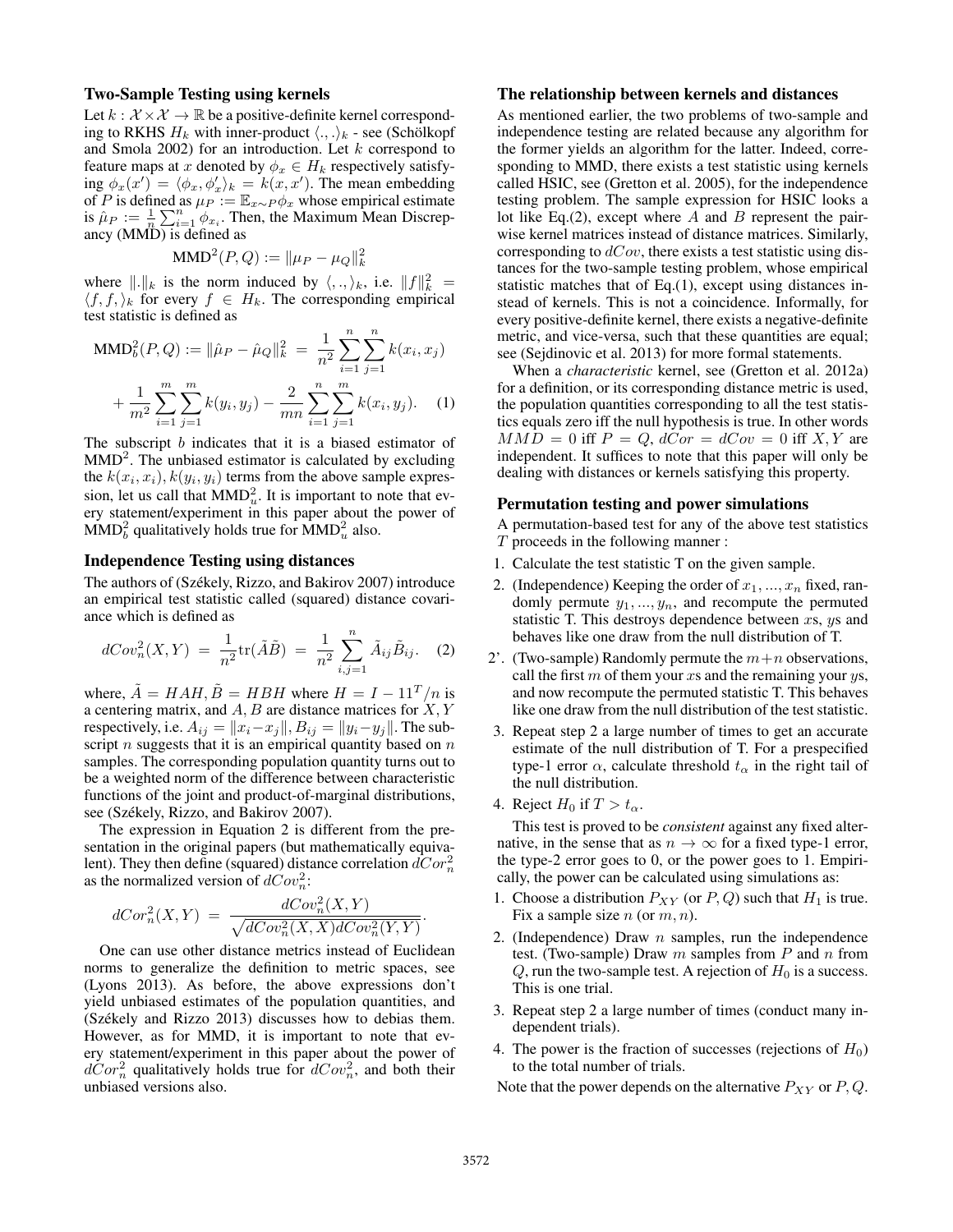# Paper Organization

In Section 2, we discuss the misconceptions that exist regarding the supposedly good behavior of these tests in high dimensions. In Section 3, we demonstrate that against *fair* alternatives, the power of kernel and distance based hypothesis tests degrades with dimension. In Section 4, we provide some initial insights as to why this might be the case, and the role of the bandwidth choice (when relevant) in test power.

# 2 Misconceptions about power in high-dimensions

Hypothesis tests are typically judged along one metric - test power. To elaborate, for a fixed type-1 error, we look at how small type-2 error is, or equivalently how large the power is. Further, one may also study the rate at which the power improves to approach one or degrades to zero (with increasing number of points, or even increasing dimension). So when a hypothesis test is said to "work well" or "perform well", it is understood to mean that it has high power with a controlled type-1 error.

We believe that there are a variety of reasons why people believe that the power of the aforementioned hypothesis tests does not degrade with the underlying dimension of the data. We first outline and address these, since they will improve our general understanding of these tests and guide us in our experiment design in Section 3.

## Claims of good performance

A proponent of distance-based tests claims, on Page 17 of the tutorial presentation (Székely 2014), that *"The power of dCor test for independence is very good especially for high dimensions p,q"*. In other words, not only does he claim that it does not get worse, but it gets better in high dimensions. Unfortunately, this is not backed up with evidence, and in Section 3, we will provide evidence to the contrary.

Given the strong relationship between kernel-based and distance-based methods described in the introduction, one might be led to conclude that kernel-based tests also get better, or at least not worse, in high dimensions. Again, this is not true, as we will see in Section 3.

# Estimation of  $\mathbf{MMD}^2$  is independent of dimension

It is proved in (Gretton et al. 2012a) that the rate of convergence of the estimators of  $MMD^2$  to the population quantity is  $O(1/\sqrt{n})$ , independent of the underlying dimension of the data. Formally, suppose  $0 \leq k(x, x) \leq K$ , then with probability at least  $1 - \delta$ , we have

$$
|\text{MMD}_b^2(p,q) - \text{MMD}^2(p,q)|
$$
  

$$
\leq 2\left(\left(\frac{K}{n}\right)^{1/2} + \left(\frac{K}{m}\right)^{1/2}\right)\left(1 + \log\left(\frac{2}{\delta}\right)\right).
$$

A similar statement is also true for the unbiased estimator. This error is indeed independent of dimension, in the sense that in every dimension (large or small), the convergence rate is the same, and the rate does not degrade in higher dimensions. This was also demonstrated empirically in Fig. 3 of (Sriperumbudur et al. 2012a).

However, one must not mix up estimation error with test power. While it is true that estimation does not degrade with dimension, it is possible that test power does (as we will demonstrate in Section 3). This leads us to our next point.

# Estimation vs Testing

In the normal means problem, one has samples from a Gaussian distribution, and we have one of two objectives - either estimate the mean of the Gaussian, or test whether the mean of the Gaussian is zero or not. In this setting, it is well known and easily checked that *estimation of the mean is harder than testing if the mean is zero or not*.

Using this same intuition, one might be tempted to assume that hypothesis testing is generally easier than estimation, or specifically like that Gaussian mean case that *estimation of the MMD is harder than testing if the MMD is zero or not*.

However, this is an incorrect assumption, and the intuition attained from the Gaussian setting can be misleading.

On a similar note, (Székely and Rizzo 2013) note that even when P, Q are independent, if n is fixed and  $d \to \infty$ then the biased  $dCor \rightarrow 1$ . Then, they show how to form an unbiased  $dCor$  (called  $udCor$ ) so that  $udCor \rightarrow 0$  as one might desire, even in high dimensions. However, they seem to be satisfied with good estimation of the population  $udCor$  value (0 in this case), which does not imply good test power. As we shall see in our experiments, in terms of power, unbiased  $udCor$  does no better than biased  $dCor$ .

## No discussion about alternatives

One of the most crucial points for examining test power with increasing dimension is the choice of alternative hypothesis. Most experiments in (Gretton et al. 2012a; Székely, Rizzo, and Bakirov 2007; Gretton et al. 2005) are conducted without an explicit discussion or justification for the sequences of chosen alternatives. For example, consider the case of two-sample testing below. As the underlying dimension increases, if the two distributions "approach" each other in some sense, then the simulations might suggest that test power degrades; conversely if the distributions "diverge" in some sense, then the simulations might suggest that test power does not actually degrade much.

Let us illustrate the lack of discussion/emphasis on the choice of alternatives in the current literature. Assume  $P, Q$ are spherical Gaussians with the same variance, but different means. For simplicity, say that in every dimension, the mean is always at the origin for  $P$ . When  $P$  and  $Q$  are one-dimensional, say that the mean of  $Q$  is at the point  $1$  when dimension varies, we need to decide (for the purposes of simulation) how to change the mean of  $Q$ . Two possible suggestions are  $(1, 0, 0, 0, \ldots, 0)$  and  $(1, 1, 1, 1, \ldots, 1)$ , and it is possibly unclear which is a *fairer* choice. In Fig. 5A of (Gretton et al. 2012a), the authors choose the latter (verified by personal communication) and find that the power is only very slowly affected by dimension. In experiments in the appendix of (Gretton et al. 2012b), the authors choose the former and find that the power decreases fast with dimension. Fig. 3 in (Sriperumbudur et al. 2012a) also makes the latter choice, though only for verifying estimation error decay rate. In all cases, there is no justification of these choices.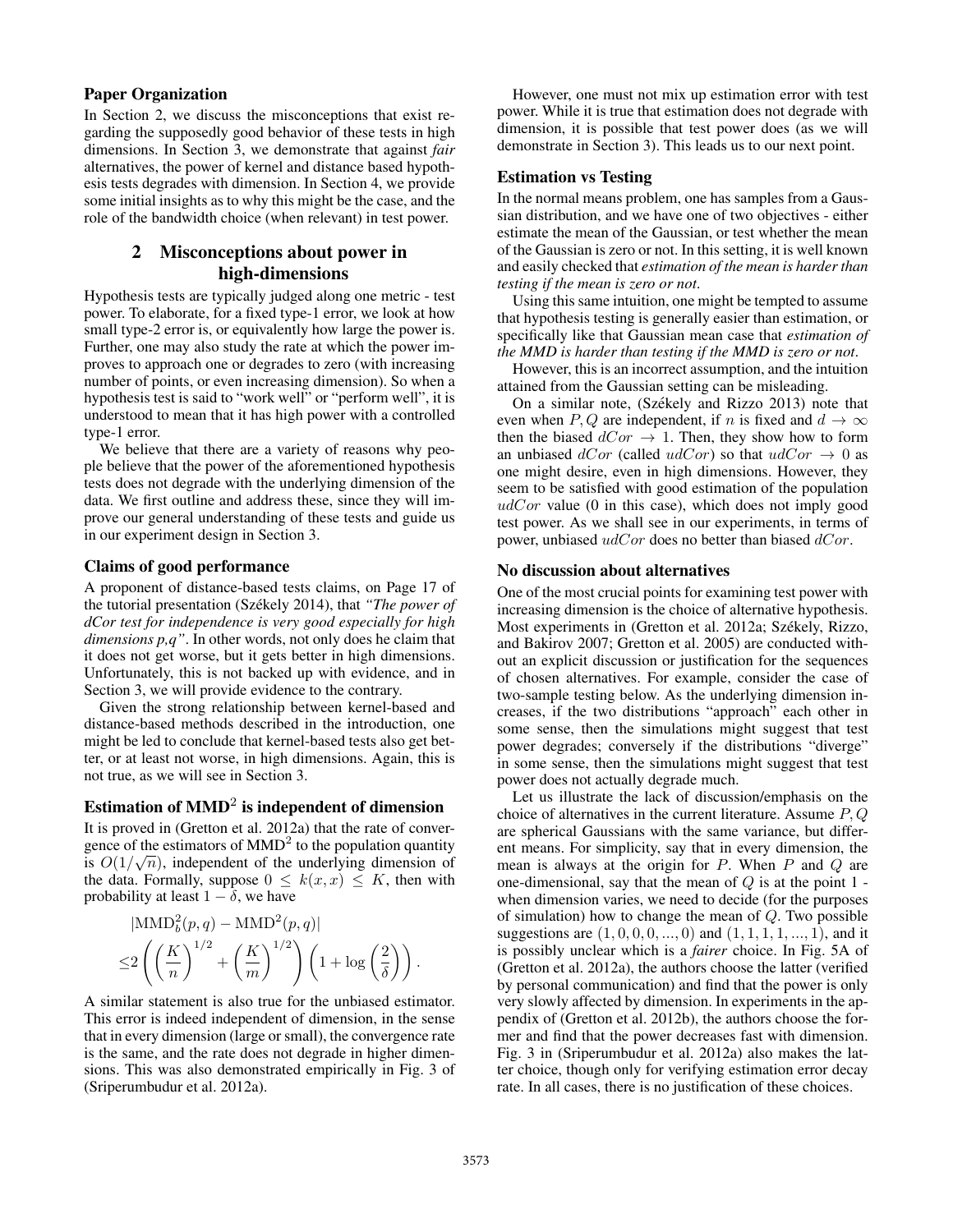Our point is the following - when  $n$  is fixed and  $d$  increasing, or both are increasing, it is clearly possible to empirically demonstrate any desired behavior of power (i.e. increasing, fairly constant, decreasing) in simulations, by appropriately changing the choice of alternatives. This raises the question - what is a good or *fair* choice of alternatives by which we will not be misled? We now discuss our proposal for this problem.

## Fair Alternatives

We propose the following notion of fair alternatives - for two-sample testing as dimension increases, the Kullback Leibler (KL) divergence between the pairs of distributions should remain constant, and for independence testing as dimension increases, the mutual information (MI) between X, Y should remain constant.

Our proposal is guided by the fact that KL-divergence (and MI) is a fundamental information-theoretic quantity that is well-known to determine the hardness of hypothesis testing problems, for example via lower bounds using variants of Fano's inequality, see (Tsybakov 2010). By keeping the KL (or MI) constant, we are not making the problem artificially harder or easier (in the information-theoretic sense) as dimension increases.

Let us make one point clear - we are *not* promoting the use of KL or MI as test statistics, or saying that one should estimate these quantities from data. We are also not comparing the performance to MMD/HSIC to the performance of KL/MI. We are only suggesting that one way of calibrating our simulations, so that our simulations are fair representations of true underlying behavior, is to make parameter choices so that KL/MI between the distributions stay constant as the dimension increases.

For the aforementioned example of the Gaussians, the choice of  $(1, 0, 0, 0, \ldots, 0)$  turns out to be a fair alternative, while  $(1, 1, 1, \ldots, 1)$  increases the KL and makes the problem artificially easier. If we fix  $n$ , a method would work well in high-dimensions if its power remained the same irrespective of dimension, against fair alternatives. In the next section, we will demonstrate using variety of examples, that the power of kernel and distance based tests decays with increasing dimension against fair alternatives.

# 3 Simple Demonstrations of Decaying Power

As we mentioned in the introduction, we will be working with characteristic kernel. Two such kernels we consider here are also translation invariant - Gaussian  $k(x, y)$  = exp  $-\frac{\|x-y\|^2}{\gamma^2}$  $\frac{(-y||^2)}{\gamma^2}$  and Laplace  $k(x, y) = \exp\left(-\frac{||x-y||}{\gamma}\right)$  $\frac{-y\|}{\gamma}$ ), both of which have a bandwidth parameter  $\gamma$ . One of the most common ways in the literature to choose this bandwidth is using the *median heuristic*, see (Schölkopf and Smola 2002), according to which  $\gamma$  is chosen to be the median of all pairwise distances. It is a heuristic because there is no theoretical understanding of when it is a good choice.

In our experiments, we will consider a range of bandwidth choices - from much smaller to much larger than what the median heuristic would choose - and plot the power for each

of these. The y-axis will always represent power, and the xaxis will always represent increasing dimension. There was no perceivable difference between using biased and unbiased  $MMD<sup>2</sup>$ , so all plots apply for both estimators.

# (A) Mean-separated Gaussians, Gaussian kernel

Here  $P, Q$  are chosen as Gaussians with covariance matrix  $I$ . P is centered at the origin, while Q is centered at  $(1, 0, ..., 0)$ so that  $KL(P,Q)$  is kept constant. A simple calculation shows that the median heuristic chooses  $\gamma \approx \sqrt{d}$  - we run the experiment for  $\gamma = d^{\alpha}$  for  $\alpha \in [0, 1]$ . As seen in Figure 1, the power decays with  $d$  for all bandwidth choices. Interestingly, the median heuristic maximizes the power.



Figure 1: MMD Power vs d of for mean-separated Gaussians using Gaussian kernel with bandwidths  $d^{\alpha}, \alpha \in [0, 1]$ .

#### (B) Mean-separated Laplaces, Laplace kernel

Here  $P, Q$  are both the product of  $d$  independent univariate Laplace distributions with the same variance. As before,  $P$  is centered at the origin, while  $Q$  is centered at  $(1, 0, 0, \ldots, 0)$  -Section 4 shows that this choice keeps  $KL(P, Q)$  constant. Here too, the median heuristic chooses  $\gamma$  on the order of  $\overline{d}$ , and again we run the experiment for  $\gamma = d^{\alpha}$  for  $\alpha \in$  $[0, 2]$ . Once again, note that the power decays with d for all the bandwidth choices. However, this is an example where the median heuristic does not maximize the power - larger choices like  $\gamma = d, d^2$  work better (see Figure 2).



Figure 2: MMD Power vs d for mean-separated Laplaces using Laplace kernel with bandwidths  $d^{\alpha}, \alpha \in [0, 2]$ .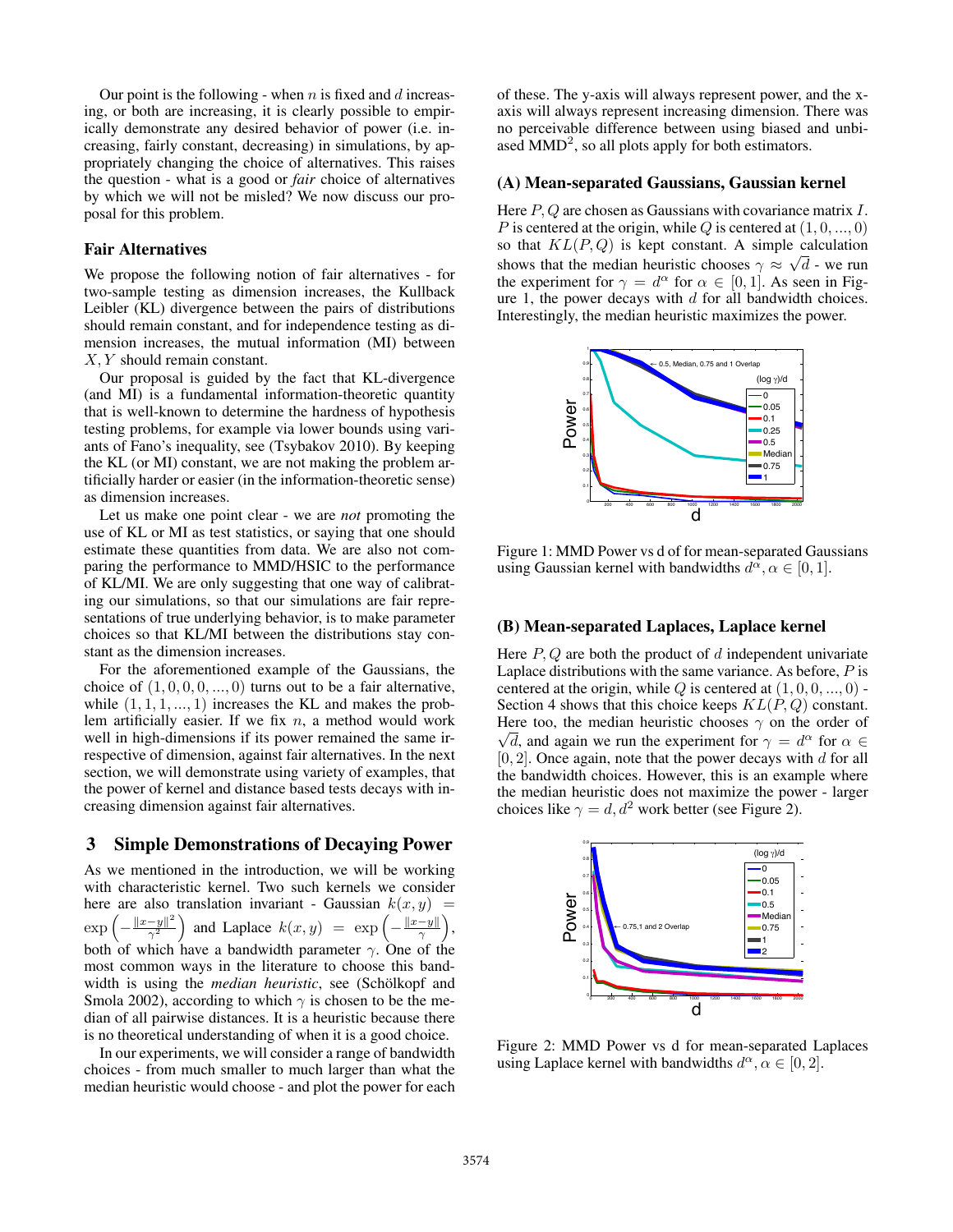## (C) Non-diagonal covariance matrix Gaussians

Let us consider the case of independence testing and  $dCor$ to show that (as expected) this behavior is not restricted to two-sample testing or  $MMD^2$ . Here,  $P, Q$  will both be origin-centered d dimensional gaussians. If they were independent, their joint covariance matrix  $\Sigma$  would be *I*. Instead, we ensure that a constant number (say 4 or 8) of off-diagonal entries in the covariance matrix are non-zero. We keep the number of non-zeros constant as dimension increases. One can verify that this keeps the mutual information constant as dimension increases (as well as other quantities like log det  $\Sigma$ , which is the amount of information encoded in  $\Sigma$ , and  $\|\Sigma - I\|_F^2$  which is relevant since we are really trying to detect any deviation of  $\Sigma$  from *I*). Figure 3 shows that the power of  $dCor$ ,  $udCor$  both drop with dimension - hence debiasing the test statistic does make the *value* of the test statistic more accurate but it does *not* improve the corresponding power.



Figure 3: Power vs d of dCor and unbiased dCor (udCor) for the dependent Gaussians example, with 4 or 8 off-diagonal non-zeros in the joint covariance matrix.

# (D) Differing-variance Gaussians, Gaussian kernel

We take  $P = \otimes_{i=1}^{d-1} \mathcal{N}(0,1) \otimes \mathcal{N}(0,4)$  and  $Q =$  $\otimes_{i=1}^d \mathcal{N}(0,1)$  (both are origin centered). As we shall see in the next section, this choice keeps KL constant.



Figure 4: MMD Power vs d for Gaussians differing in variance using Gaussian kernel with bandwidths  $d^{\alpha}, \alpha \in [0, 1]$ .

It is easy to see in Fig.4 that the power of MMD decays with dimension, for all choices of the bandwidth parameter.

# 4  $\text{MMD}^2$  vs KL

Here, we shed light on why the power of  $MMD<sup>2</sup>$  might degrade with dimension, against alternatives where  $KL$  is kept constant. We actually calculate the  $MMD<sup>2</sup>$  for the aforementioned examples  $(A)$ ,  $(B)$  and  $(D)$ , and compare it to  $KL$ .

It is known that  $\text{MMD}^2(p,q) \leq KL(p,q)$  (Sriperumbudur et al. 2012b). We show that it can be smaller than the KL by polynomial or even exponential factors in  $d$  - in all our previous examples, while KL was kept constant, MMD was actually shrinking to zero polynomially or exponentially fast. This discussion will also bring out the role of the bandwidth choice, especially the median heuristic.

## (A) Mean-separated Gaussians, Gaussian kernel

Some special cases of the following calculations appear in (Balakrishnan 2013) and (Sriperumbudur et al. 2012a). Our results are more general, and unlike them we clearly analyze the role of the bandwidth choice. We also simplify the calculations to make direct comparisons to KL divergence possible, unlike earlier work which had different aims.

**Proposition 1.** *Suppose*  $p = \mathcal{N}(\mu_1, \Sigma)$  *and*  $q = \mathcal{N}(\mu_2, \Sigma)$ *. Using a Gaussian kernel with bandwidth*  $\gamma$ *, MMD*<sup>2</sup> =

$$
2\left(\frac{\gamma^2}{2}\right)^{d/2} \frac{1 - \exp(-\Delta^{\top}(\Sigma + \gamma^2 I/2)^{-1} \Delta/4)}{|\Sigma + \gamma^2 I/2|^{1/2}}.
$$

*where*  $\Delta = \mu_1 - \mu_2 \in \mathbb{R}^d$ .

The above proposition (proved in Appendix A of the full version<sup>1</sup>) looks rather daunting. Let us derive a revealing corollary, which involves a simple approximation by Taylor's theorem.

**Corollary 1.** *Suppose*  $\Sigma = \sigma^2 I$ *. Using Taylor's theorem for*  $1-e^{-x} \approx x$  and ignoring  $-\frac{x^2}{2}$ 2 *and other smaller remainder terms for clarity, then the above expression simplifies to*

$$
\text{MMD}^{2}(p,q) \approx \frac{\|\mu_1 - \mu_2\|^2}{\gamma^2 (1 + 2\sigma^2/\gamma^2)^{d/2 + 1}}.
$$

Recall that when  $\Sigma = \sigma^2 I$ , the KL is given by

$$
KL(p,q) = \frac{1}{2}(\mu_1 - \mu_2)^T \Sigma^{-1}(\mu_1 - \mu_2) = \frac{\|\mu_1 - \mu_2\|^2}{2\sigma^2}.
$$

Let us now see how the bandwidth choice affects the MMD. In what follows, scaling bandwidth choices by a constant does not change the qualitative behavior, so we leave out constants for simplicity. For clarity in the following corollaries, we also ignore the Taylor residuals, and assume d is large so that  $(1+1/d)^d \approx e$ .

Observation 1 (underestimated bandwidth). *Suppose*  $\Sigma = \sigma^2 I$ *. If we choose*  $\gamma = \sigma d^{1/2-\epsilon}$  for  $0 < \epsilon \leq 1/2$ , *then*

$$
\text{MMD}^{2}(p,q) \approx \frac{\|\mu_1 - \mu_2\|^2}{\sigma^2(d^{1-2\epsilon} + 2) \exp(d^{2\epsilon}/2)}.
$$

<sup>&</sup>lt;sup>1</sup>Full version of the paper can be found at http://arxiv.org/abs/1406.2083.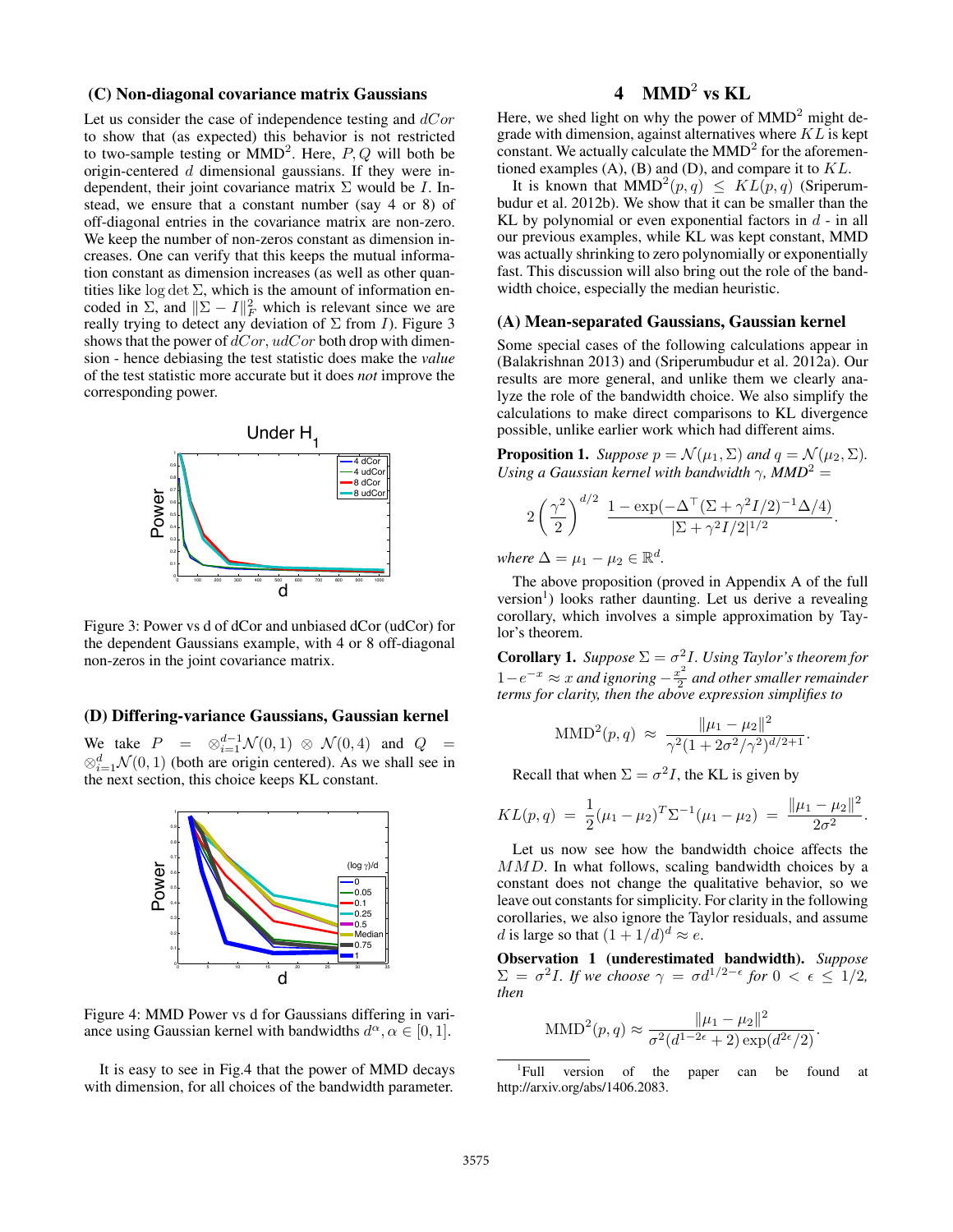Hence, the population  $\text{MMD}^2$  goes to zero exponentially fast in d as  $\exp(d^{2\epsilon}/2)$ , verified in Fig. 5, and is exponentially smaller than  $KL(p, q)$ .

**Observation 2 (median heuristic).** *Suppose*  $\Sigma = \sigma^2 I$ . *If* we choose  $\gamma = \sigma \sqrt{d}$ , then

$$
\text{MMD}^{2}(p,q) \approx \frac{\|\mu_1 - \mu_2\|^2}{\sigma^2(d+2)e}.
$$

Note that when  $\Sigma = \sigma^2 I$ , we have  $\mathbb{E} \|x_i - x_j\|^2 \approx$  $2\sigma^2 d + ||\mu_1 - \mu_2||^2$  which is dominated by the first term as *d* increases. This indicates that the median heuristic chooses  $\gamma \approx \sigma \sqrt{d}$ , verified in Fig.5. Here the population  $\text{MMD}^2$ goes to zero polynomially as  $1/d$ . This is the largest MMD value one can hope for, but it is still smaller than the KL divergence by a factor of  $1/d$ .

**Observation 3 (overestimated bandwidth).** *Suppose*  $\Sigma$  =  $\sigma^2 I$ *. If*  $\gamma = \sigma d^{1/2+\epsilon}$  for  $\epsilon > 0$ *, then* 

$$
\text{MMD}^{2}(p,q) \approx \frac{\|\mu_1 - \mu_2\|^2}{\sigma^2(d^{1+2\epsilon} + 2) \exp(1/2d^{2\epsilon})}
$$

.

Hence, the population  $\text{MMD}^2$  goes to zero polynomially as  $1/d^{1+2\epsilon}$ , since  $\exp(1/2d^{2\epsilon}) \approx 1$  for large d. Here too, the MMD is a factor  $1/d$  smaller than the KL.

We demonstrate in Fig. 5 that our approximations are actually accurate, by calculating the population MMD as a function of  $d$  for each bandwidth choice. The population MMD is approximated by calculating the empirical MMD after drawing a very large number of samples so that the approximation error is small.



Figure 5: MMD<sup>2</sup> vs d for mean-separated Gaussians using Gaussian kernel. The left panel shows behavior predicted by Observations 1,2 and the right by Observation 3.

## (B) Mean-separated Laplaces, Laplace kernel

In the previous example, the median heuristic maximized the MMD. However, this is not always the case and now we present one such example where the median heuristic results an exponentially small MMD. We use Taylor approximations to yield expressions that are insightful.

**Proposition 2.** Let  $\mu_1, \mu_2 \in \mathbb{R}^d$ . If  $p = \otimes_i$ Laplace $(\mu_{1,i}, \sigma)$ *and*  $q = \otimes_i \text{Laplace}(\mu_{2,i}, \sigma)$ *, using a Laplace kernel with bandwidth* γ*, we have*

$$
\text{MMD}^{2}(p,q) \approx \frac{\|\mu_1 - \mu_2\|^2}{2\sigma\gamma\left(1 + \sigma/\gamma\right)^{d}}.
$$

It is proved in Appendix A of the full version and the accuracy of approximation is verified in Appendix B of the full version . It can be checked that

$$
KL(p,q) = e^{-\frac{\|\mu_1 - \mu_2\|}{\sigma}} - 1 + \frac{\|\mu_1 - \mu_2\|}{\sigma} \approx \frac{\|\mu_1 - \mu_2\|^2}{2\sigma^2}
$$

using Taylor's theorem,  $e^{-x} \approx 1 - x + x^2/2 + o(x^2)$ .

Observation 4 (Small bandwidth or median heuristic). *If we choose*  $\gamma = \sigma d^{1-\epsilon}$  for  $0 < \epsilon < 1$ ,

$$
\text{MMD}^{2}(p,q) \approx \frac{\|\mu_1 - \mu_2\|^2}{2\sigma^2 d^{1-\epsilon} \exp(d^{\epsilon})}.
$$

It is easily derived that  $\mathbb{E} \|x_i - x_j\|^2 \approx 2\sigma^2 d$  so the median heuristic chooses  $\gamma \approx \sigma \sqrt{d}$ , experimentally verified in Fig.6. This time, *the median heuristic is suboptimal* and  $\text{MMD}^2$  drops to zero exponentially in d, also making it exponentially smaller than KL.

Observation 5. *(Correct or overestimated bandwidth) If we*  $choose \ \gamma = \sigma d^{1+\epsilon}, for \ \epsilon \geq 0$ 

$$
\text{MMD}^{2}(p,q) \approx \frac{\|\mu_1 - \mu_2\|^2}{2\sigma^2 d^{1+\epsilon} \exp(1/d^{\epsilon})}.
$$

A bandwidth of  $\gamma = \sigma d$  is optimal, making the denominator  $\approx \sigma^2 de$ , which is still a factor  $1/d$  smaller than KL. An overestimated bandwidth again leads to a slow polynomial drop in MMD. This behavior is verified in Fig. 6.



Figure 6:  $MMD<sup>2</sup>$  vs d for mean-separated Laplaces using Laplace kernel. The left panel shows behavior predicted by Observation 4 and right panel by Observation 5.

## (D) Differing-variance Gaussians, Gaussian kernel

Example 3 in Sec. 4.2 of (Sriperumbudur et al. 2012a) has related calculations, again with a different aim. We again use Taylor approximations to yield insightful expressions.

**Proposition 3.** Suppose  $p = \otimes_{i=1}^{d-1} \mathcal{N}(0, \sigma^2) \otimes \mathcal{N}(0, \tau^2)$  and  $q=\otimes_{i=1}^d{\cal N}(0, \sigma^2).$  For a Gaussian kernel of bandwidth  $\gamma,$ 

$$
MMD^{2}(p,q) \approx \frac{(\tau^{2} - \sigma^{2})^{2}}{\gamma^{4}(1 + 4\sigma^{2}/\gamma^{2})^{d/2 - 1/2}}.
$$

It is proved in Appendix A of the full version and the accuracy of approximation is verified in Appendix B of the full version. It is easy to verify that

$$
KL(p,q) = \frac{1}{2} (tr(\Sigma_1^{-1} \Sigma_0) - d - \log\left(\frac{\det \Sigma_0}{\det \Sigma_1}\right))
$$
  
=  $\frac{1}{2} (\tau^2/\sigma^2 - 1 - \log(\tau^2/\sigma^2)) \approx \frac{(\tau^2 - \sigma^2)^2}{4\sigma^4}.$